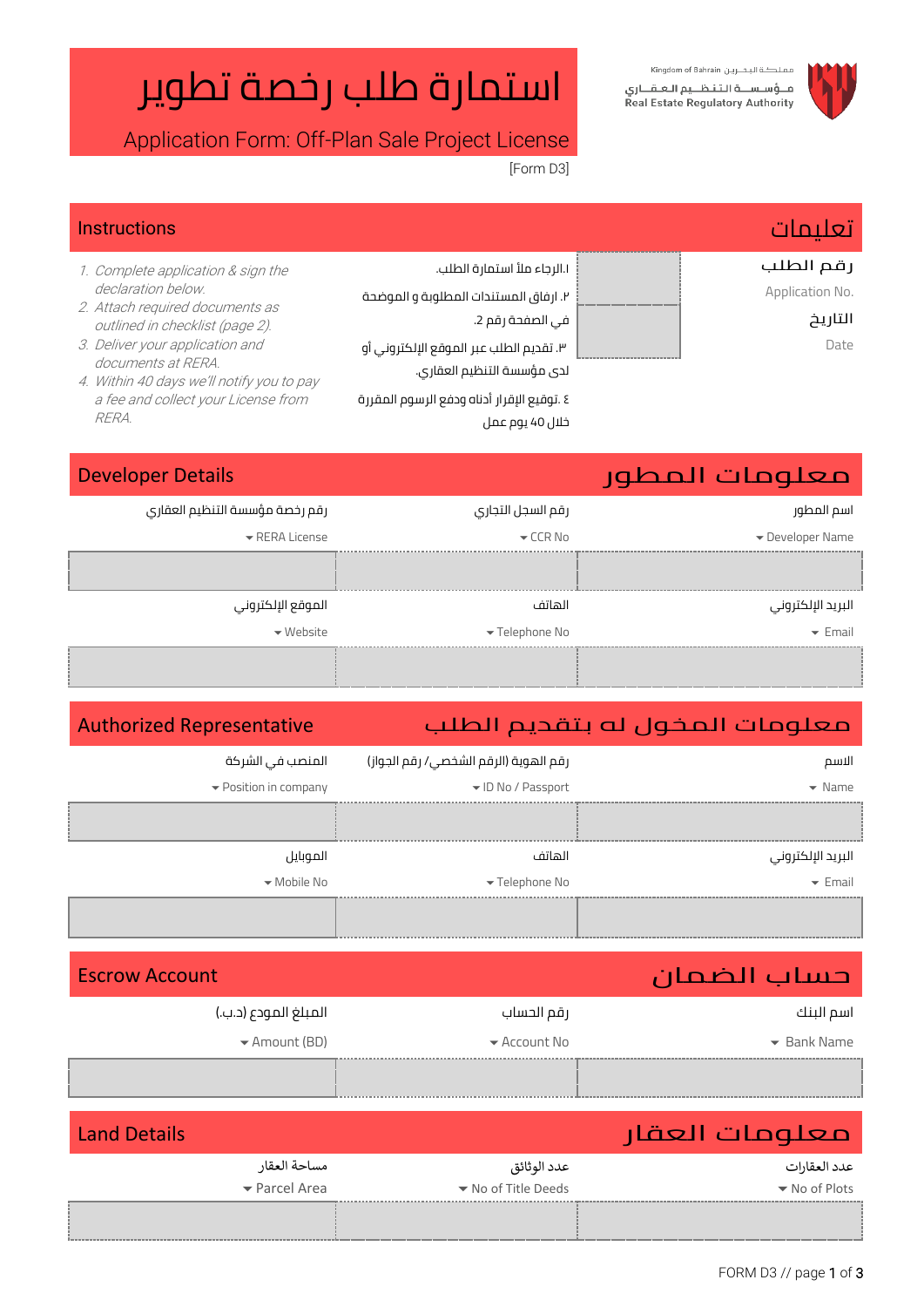| ارقام المقدمات<br>Case Numbers        | ارقام الوثائق<br>Title Deeds Numbers | ارقام العقارات<br>• Plot Numbers |
|---------------------------------------|--------------------------------------|----------------------------------|
| <b>Project Details</b>                |                                      | معلومات المشروع                  |
| رخصة البناء                           | نوع المشروع                          | اسم المشروع                      |
| Building Permit                       | Type of Project                      | ▼ Project Name                   |
|                                       |                                      |                                  |
| مدة التنفيذ                           | تاريخ الإنتهاء من المشروع            | تاريخ البدء بالمشروع             |
| $\blacktriangleright$ Duration        | $\blacktriangleright$ End Date       | $\blacktriangleright$ Start Date |
|                                       |                                      |                                  |
| هل تم إنشاء إتحاد الملاك الأساسي؟     | عدد اتحادات الملاك في المشروع        | عدد الوحدات                      |
| • Is Main Owners Association Created? | • No of Owners Associations          | • No of Units                    |
| YES NO                                |                                      |                                  |
|                                       |                                      | عنوان المشروع                    |
|                                       |                                      | ▼ Project Address                |

# إقرار Declaration

أقر أنا الموقع أدناه بأن :

- جميع المعلومات المقدمة في هذا الطلب صحيحة.
- سوف أقوم بإبالغ مؤسسة التنظيم العقاري بأية تغييرات مستقبلية في المعلومات المقدمة للمؤسسة
- سوف ألتزم بمدونة السلوكيات المهنية المعدة من قبل مؤسسة التنظيم العقاري فيما يتعلق بالمطورين العقاريين
- لست طرفًا في أي قضية/حكم قضائي متعلق باإلفالس جارية/صادر من محاكم البحرين.

أوافق على متطلبات قانون رقم 4 لسنة 2001 المتعلقة بغسيل األموال.

Signature

التوقيع

Full Name

herein.

into Letters of Interest.

I, the undersigned, do hereby declare that:

License Number in all advertising material.

• All information supplied with this application is true and correct. • I will immediately advise RERA of any changes to the status of the company that alters or changes any of the information supplied

• The company agrees to display the RERA logo and Market Research

• The company agrees to comply with all conditions on advertising and all requirements of the law including those relating to entering

الأسم الكامل